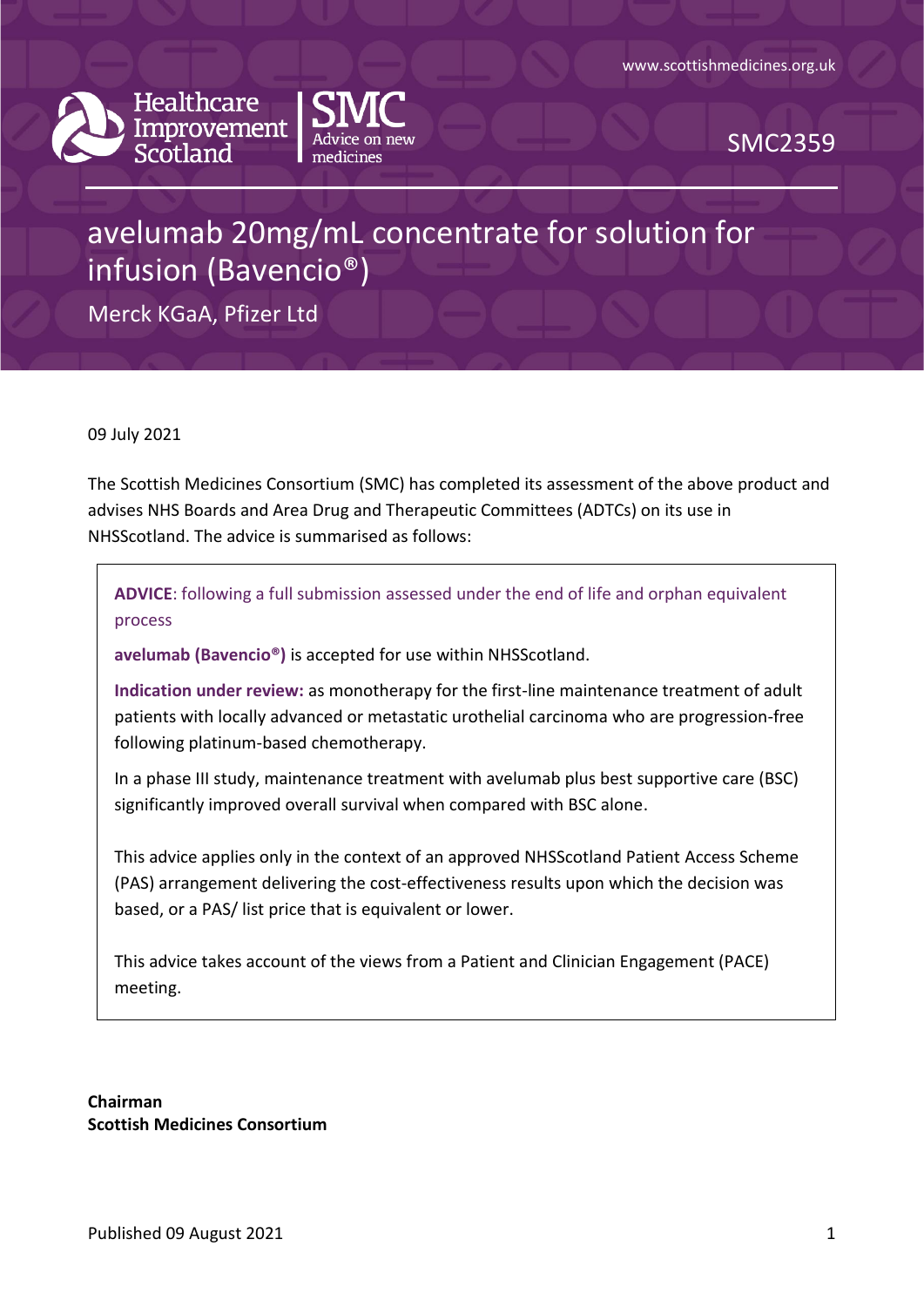### Indication

Avelumab is indicated as monotherapy for the first-line maintenance treatment of adult patients with locally advanced or metastatic urothelial carcinoma who are progression-free following platinum-based chemotherapy.<sup>1</sup>

#### Dosing Information

The recommended dose of avelumab as monotherapy is 800mg administered intravenously over 60 minutes every 2 weeks. Patients have to be premedicated with an antihistamine and with paracetamol prior to the first four infusions of avelumab. If the fourth infusion is completed without an infusion-related reaction, premedication for subsequent doses should be administered at the discretion of the physician.

Administration of avelumab should continue according to the recommended schedule until disease progression or unacceptable toxicity.

Dose escalation or reduction is not recommended. Dosing delay or discontinuation may be required based on individual safety and tolerability; refer to the Summary of product characteristics (SPC). The SPC also includes guidelines for the management of immune-related adverse reactions.

Treatment should be initiated and supervised by a physician experienced in the treatment of cancer, see the SPC for further information.<sup>1</sup>

### Product availability date

March 2021 Avelumab meets SMC orphan equivalent and end of life criteria.

Avelumab received a positive scientific opinion under the Early Access to Medicines Scheme with the Medicines and Healthcare Products Regulatory Agency on 1 September 2020 for this indication (EAMS number 11648/0003).

### Summary of evidence on comparative efficacy

Avelumab is a human immunoglobulin G1 (IgG1) monoclonal antibody that binds to programmed death ligand 1 (PD-L1) and blocks its interaction with the programmed death 1 (PD-1) and B7.1 receptors. This removes the suppressive effects of PD-L1 on cytotoxic CD8+ T-cells, resulting in the restoration of anti-tumour T-cell responses. Avelumab has also been shown to induce natural killer (NK) cell-mediated direct tumour cell lysis via antibody-dependent cell-mediated cytotoxicity  $(ADC)$ . $<sup>1</sup>$ </sup>

The key evidence supporting the efficacy and safety of avelumab comes from JAVELIN Bladder 100, an international, randomised, open-label, parallel group, phase III study. This study recruited adult patients with histologically confirmed, unresectable locally advanced or metastatic urothelial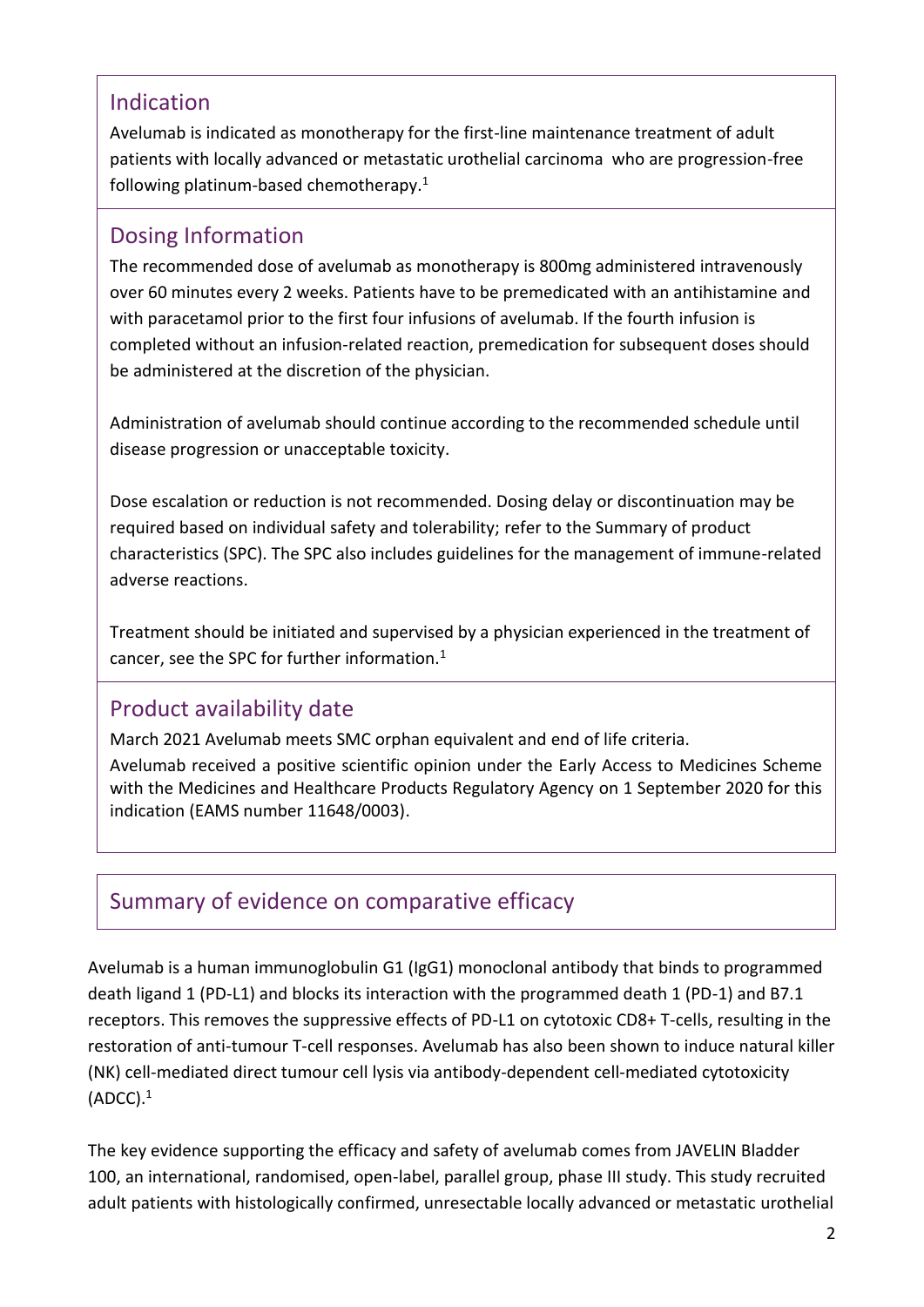carcinoma. Patients had documented stage IV disease at the start of first-line chemotherapy, which consisted of 4 to 6 cycles of gemcitabine plus cisplatin and/or gemcitabine plus carboplatin. Patients had no progressive disease as per RECIST v1.1 following completion of first-line chemotherapy. They had an Eastern Cooperative Oncology Group (ECOG) performance status (PS) score of  $\leq 1.^{2,3}$ 

Patients were randomised equally to receive avelumab (10mg/kg administered as 1-hour intravenous (IV) infusion once every 2 weeks) plus BSC (n=350) or BSC alone (n=350). Premedication, with an antihistamine and with paracetamol (or other regimens based on local practices, excluding systemic corticosteroids) to mitigate infusion-related reactions, was mandatory prior to the first four avelumab infusions. No dose modifications were permitted with avelumab, but an infusion could be omitted based on persisting toxicity. Treatment was to be continued until confirmed disease progression as assessed by blinded independent central review (BICR), unacceptable toxicity, patient withdrawal, loss to follow-up or study termination. Administration of avelumab was permitted beyond progression if the patient was clinically stable and considered to be deriving clinical benefit by the investigator.  $1, 2$ 

Randomisation was stratified according to best response to first-line chemotherapy (complete/partial response versus stable disease), and metastatic disease site (visceral versus nonvisceral) at the time of initiating first-line chemotherapy.<sup>2, 3</sup>

The primary outcome was overall survival, which was defined as the time between date of randomisation and death due to any cause, in all the randomised patients and the PD-L1–positive population.

At data cut-off 21 October 2019, avelumab plus BSC was associated with a statistically significant improvement in overall survival compared with BSC alone. Secondary outcomes, including progression-free survival (PFS) and objective response (OR), showed consistency with the primary outcome analyses. Results for the primary and relevant secondary outcomes are shown in Table 1. Overall survival results were confirmed by an unplanned analysis with data cut off January 2020, which was requested by the European Medicines Agency (EMA).<sup>2, 3</sup>

|                                         | All randomised patients     |                         | <b>Patients with</b><br><b>PD-L1-positive tumours</b> |                         |
|-----------------------------------------|-----------------------------|-------------------------|-------------------------------------------------------|-------------------------|
|                                         | Avelumab + BSC<br>$(n=350)$ | <b>BSC</b><br>$(n=350)$ | <b>Avelumab + BSC</b><br>(n=189)                      | <b>BSC</b><br>$(n=169)$ |
| <b>Overall survival</b>                 |                             |                         |                                                       |                         |
| Median duration of<br>follow-up, months | 19.6                        | 19.2                    | 18.3                                                  | 20                      |
| Number of events                        | 145                         | 179                     | 61                                                    | 82                      |
| Median overall<br>survival, months      | 21.4                        | 14.3                    | <b>NE</b>                                             | 17.1                    |

**Table 1: Results of primary, secondary and exploratory outcomes of JAVELIN Bladder 100 (data cut-off date 21 October 2019).** 2, 3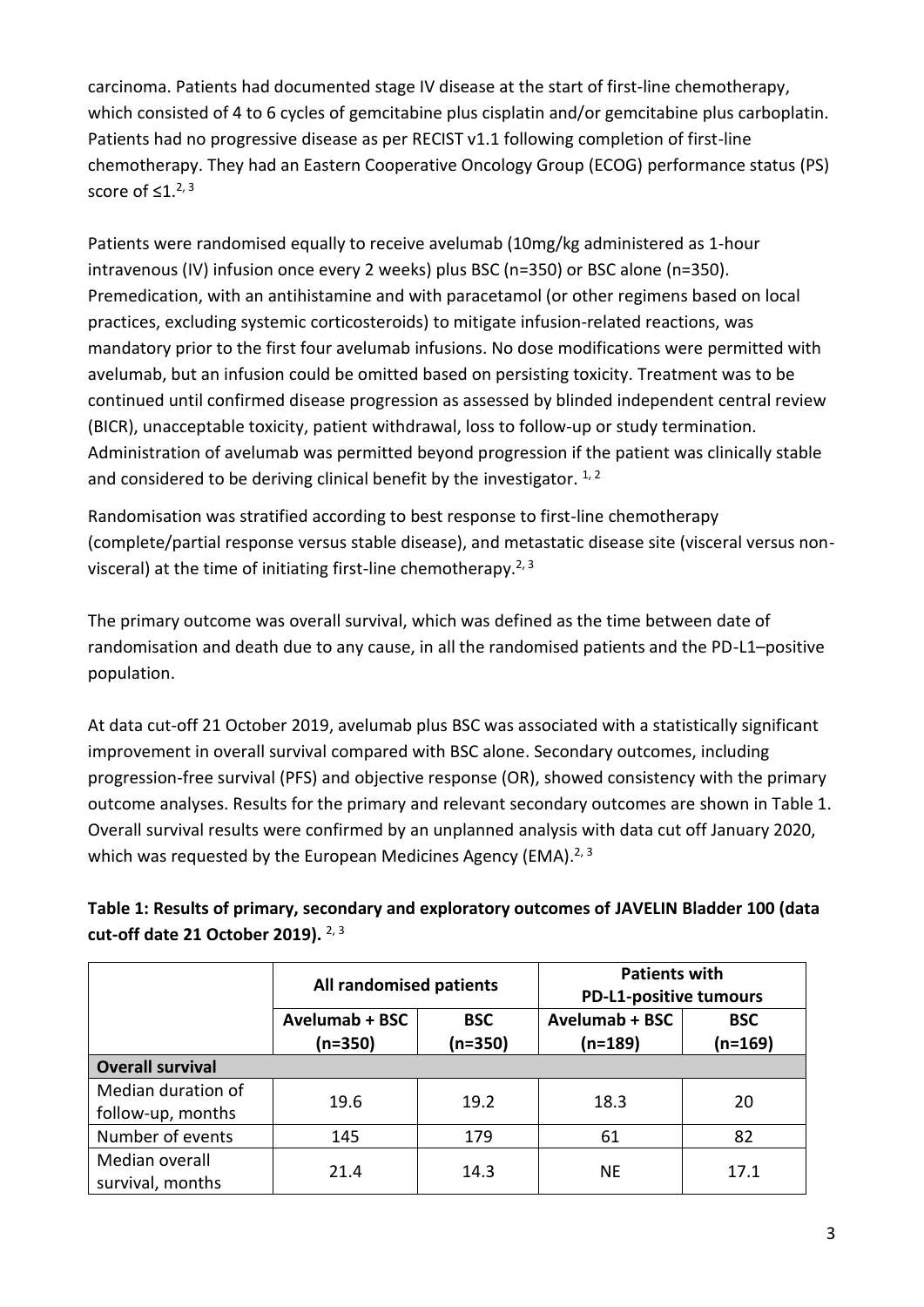| HR (95% CI)                                                                                        | $0.69$ (0.56 to 0.86) |      | 0.56 (0.40 to 0.79)   |      |
|----------------------------------------------------------------------------------------------------|-----------------------|------|-----------------------|------|
| p-value                                                                                            | p<0.001               |      | p<0.001               |      |
| KM estimate at 12<br>months                                                                        | 0.71                  | 0.58 | 0.79                  | 0.60 |
| KM estimate at 24<br>months                                                                        | 0.48                  | 0.37 | 0.58                  | 0.40 |
| PFS assessed by BICR per RECIST v1.1.                                                              |                       |      |                       |      |
| Patients with event                                                                                | 225                   | 260  | 109                   | 130  |
| Median PFS, months                                                                                 | 3.7                   | 2.0  | 5.7                   | 2.1  |
| Stratified HR (95% CI)                                                                             | $0.62$ (0.52 to 0.75) |      | $0.56$ (0.43 to 0.73) |      |
| KM estimate at 6<br>months                                                                         | 41%                   | 22%  | 48%                   | 23%  |
| KM estimate at 12<br>months                                                                        | 30%                   | 13%  | 36%                   | 15%  |
| OR assessed by BICR per RECIST v1.1.                                                               |                       |      |                       |      |
| OR, %                                                                                              | 9.7%                  | 1.4% | 14%                   | 1.2% |
| CR, %                                                                                              | 6.0%                  | 0.9% | 9.5%                  | 0.6% |
| PR, %                                                                                              | 3.7%                  | 0.6% | 4.2%                  | 0.6% |
| Abbreviations: BICR, blinded independent central review; BSC, best supportive care; CI, confidence |                       |      |                       |      |
| interval; CR, complete response; HR, hazard ratio; KM, Kaplan Meier; NE, not evaluable; PD-L1,     |                       |      |                       |      |
| programmed death ligand-1; PFS progression-free survival; PR, partial response; OR, objective      |                       |      |                       |      |
| response.                                                                                          |                       |      |                       |      |

Health Related Quality of Life (HRQoL) was descriptively assessed using the National Comprehensive Cancer Network Functional Assessment of Cancer Therapy (NCCN-FACT) Bladder Symptom Index (FBlSI-18) and the EuroQol 5 dimensions 5 levels (EQ-5D-5L). Overall, changes from baseline in FBISI-18 total scores and in EQ-5D-5L index scores appeared to be similar between the two treatment groups.<sup>2, 4</sup>

As of data cut-off 21 October 2019, the median duration of treatment in the avelumab group was 24.9 weeks (range, 2.0 to 159.9) and in the control group was 13.1 weeks (range 0.1 to 155.6). In avelumab group, the mean number of infusions received was 18.4 (range, 1.0 to 80.00) and the median number of infusions received after progression was  $3.0<sup>2</sup>$ 

### Summary of evidence on comparative safety

According to the EMA, overall, the safety profile of avelumab in the key study was similar, regardless of PD-L1-status, to the previously reported safety profile of avelumab monotherapy in other solid tumours. No new safety concerns were raised, and the safety profile was considered manageable.<sup>2</sup>

In the JAVELIN Bladder 100 study at data cut-off 21 October 2019, any treatment-emergent adverse event (AE) was reported by 98% (337/344) of patients in the avelumab group and 78% (268/345) in the control group and these were considered treatment-related in 77% and 1.2% respectively. In the avelumab and control groups respectively, patients reporting a grade 3 or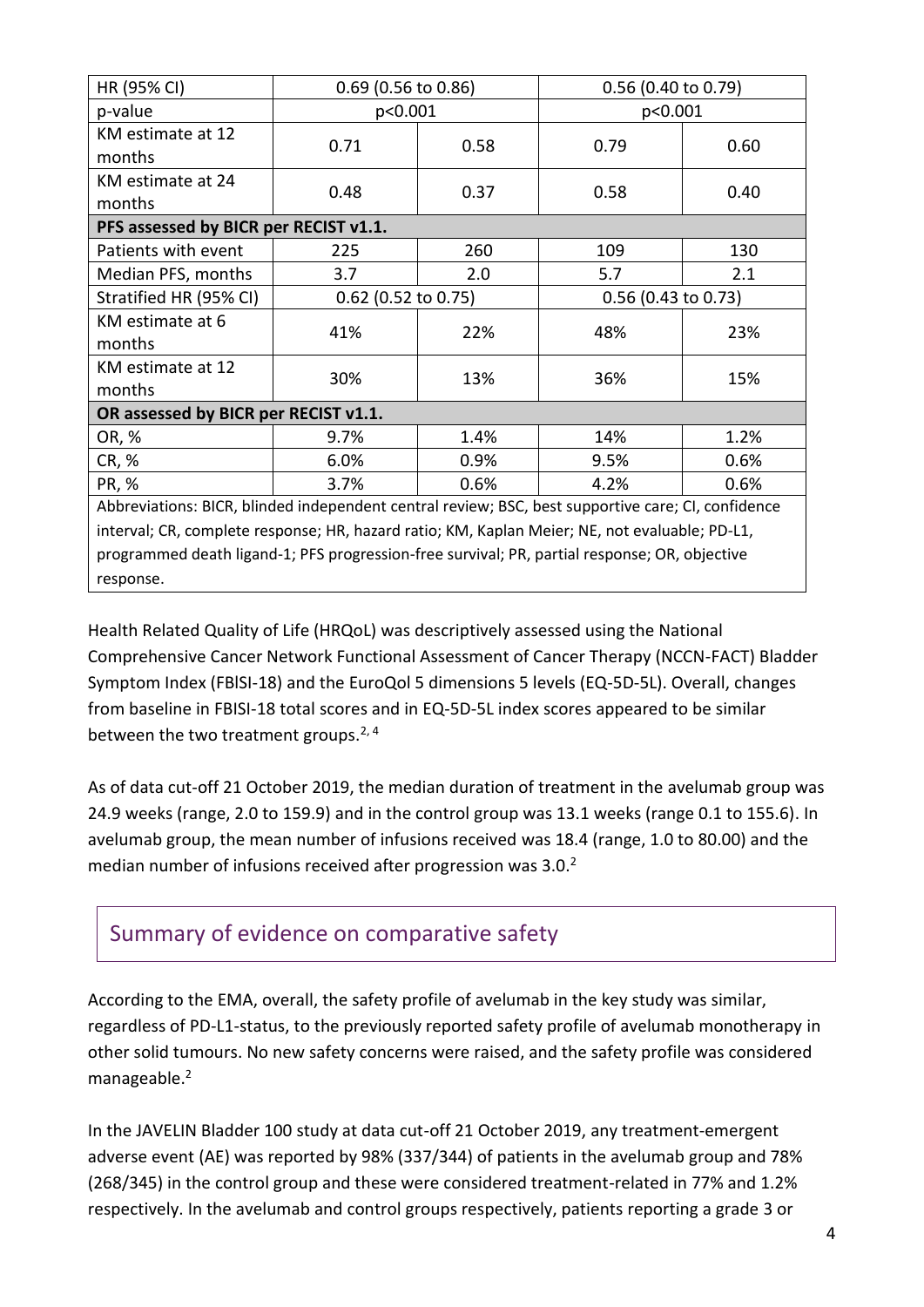higher treatment-emergent AE were 47% versus 25%, patients reporting a grade 3 or higher treatment-related AE were 17% versus 0%, patients with a serious treatment-emergent AE were 28% versus 20%, patients with a serious treatment-related AE were 9.0% versus 0% and patients having a dose reduction of avelumab due to treatment-emergent AEs were 0.3%. The proportion of AEs that led to dose interruption of avelumab was 41% and patients discontinuing therapy due to an AE was 12% versus 0%.<sup>3</sup>

The most frequently reported treatment-related AEs of any grade with an incidence >5% in the avelumab group versus the control group were: pruritus (14% versus 0%), hypothyroidism (10% versus 0%), diarrhoea (10% versus 0%), infusion-related reaction (10% versus 0%), asthenia (9.9% versus 0%), fatigue (9.6% versus 0%), rash (7.3% versus 0%), chills (7.0% versus 0%), nausea (7.0% versus 0%), arthralgia (6.7% versus 0%), pyrexia (6.7% versus 0%), hyperthyroidism (6.1% versus 0%), dry skin (5.2% versus 0%). <sup>3</sup>

Two deaths were assessed as being related to avelumab toxicity by the investigator (sepsis after a urinary tract infection and possible central venous catheter infection; another with ischemic stroke). 3

# Summary of clinical effectiveness issues

Patients with locally advanced or metastatic urothelial carcinoma, if eligible, will receive platinumbased combination chemotherapy first-line, which results in median overall survival ranging from 9-14 months. For patients progressing during, or after, platinum-based chemotherapy, the use of the PD-1 inhibitor pembrolizumab (or another checkpoint inhibitor) is recommended. Other second line options include chemotherapy, best supportive care (BSC) or entry into a clinical trial.<sup>2,</sup> 5, 6 Pembrolizumab use within NHS Scotland is restricted in adults who have received prior platinum-containing chemotherapy, and its use is subject to a two-year clinical stopping rule. Clinical experts consulted by SMC considered that avelumab fills an unmet need, namely in the first-line maintenance setting where survival is poor and no other medicine is available. Avelumab meets SMC orphan equivalent and end of life criteria.

In JAVELIN Bladder 100, treatment with avelumab plus BSC was associated with a statistically significant improvement in overall survival with a median gain of 7.1 months over BSC alone in all randomised patients, and a statistically significant reduction in the risk of dying (hazard ratio [HR]: 0.56) in the population of patients with PD-L1 positive tumours. These improvements were considered clinically relevant by the EMA. Secondary outcomes were supportive, including OR and PFS, both by BICR and by investigator.<sup>2, 3</sup>

The predefined efficacy boundaries were crossed at the interim analysis, thus the interim analysis constituted the primary overall survival analysis. Some uncertainty may have been introduced by the interim nature of the analysis. Long-term survival, beyond the study duration, for both avelumab with BSC and BSC alone is uncertain.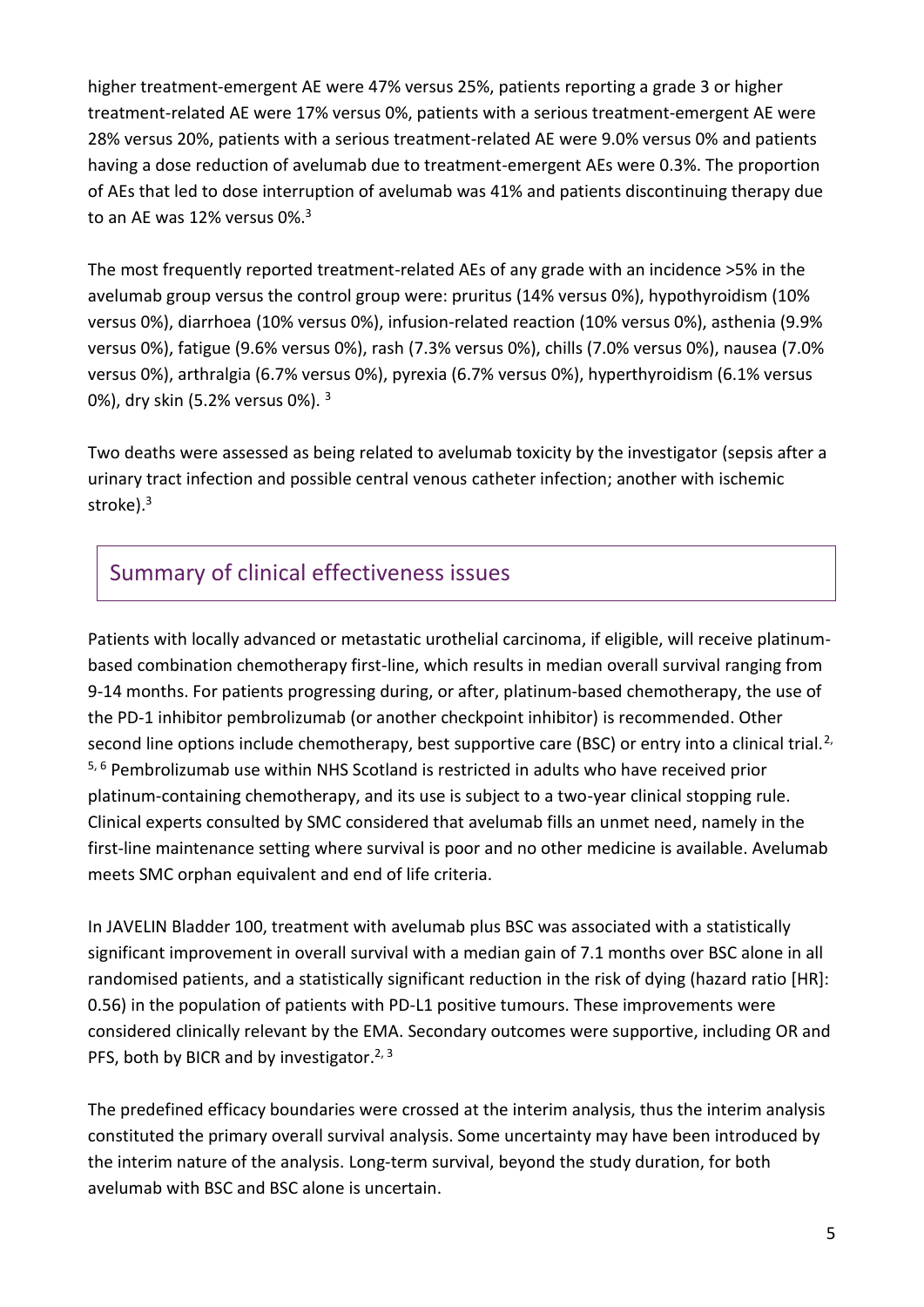The study was limited by its open-label design, which may have introduced bias for certain outcomes, including HRQoL. Another design limitation was the lack of adjustment for multiplicity for secondary outcomes.<sup>2, 3</sup>

At baseline, there were some differences between the treatment groups, including that a greater proportion of patients in the avelumab group had a PD-L1 positive status compared with the control group (54% versus 48%), and fewer patients had an unknown PD-L1 status in the avelumab group (6.3% versus 14%). As noted by the EMA, the lack of randomisation according to PD-L1 status introduced uncertainty in the interpretation of the results and a larger risk for noncomparable patient populations between treatment groups.<sup>2, 3</sup>

The EMA noted that benefits of avelumab in patients with a PD-L1 negative status is less pronounced and that in these patients there was a modest PFS improvement with avelumab but no signs of a detrimental effect on overall survival. In patients with unknown PD-L1 status, the efficacy data were difficult to interpret due to very small subgroup size (n=72), and the EMA noted that no evident detrimental effect on PFS or overall survival was detected. Overall, the EMA concluded that no subgroup based on PD-L1 status displayed a detrimental effect on overall survival that would motivate an exclusion from the indication.<sup>2</sup>

Fewer patients in the avelumab group received a subsequent anti-cancer drug therapy compared with the control group (42% versus 62%). Specifically, only 6.3% received a PD-1 or PD-L1 inhibitor in the avelumab group versus 44% in the control group. The open-label design may also have led to earlier initiation of subsequent therapy in the control group.

In addition, all study patients had an ECOG PS ≤1 (four patients had an ECOG PS of 2 or 3), which limits generalisability to patients with poorer performance status.

Of note, in JAVELIN Bladder 100, the avelumab dose was based on bodyweight (at 10mg/kg once every 2 weeks); however, a flat dose (of 800mg every 2 weeks) was approved by the EMA as the benefit-risk balance was considered to be unchanged with the flat dose based on pharmacokinetic exposure comparisons. 2

Although BSC is the most relevant comparator in the maintenance setting, clinical experts consulted by SMC generally considered that the introduction of avelumab as monotherapy would most likely displace the use of pembrolizumab in second-line. There is currently no information available on the effects of using a different immunotherapy in second line after progression on first line maintenance with avelumab.

Clinical experts consulted by SMC considered that avelumab is a therapeutic advancement offering improved overall survival and that its place in therapy was in-line with the licensed indication. They considered that the introduction of avelumab may impact on the service due to the infusion appointments every two weeks, however this would concern only a small number of patients.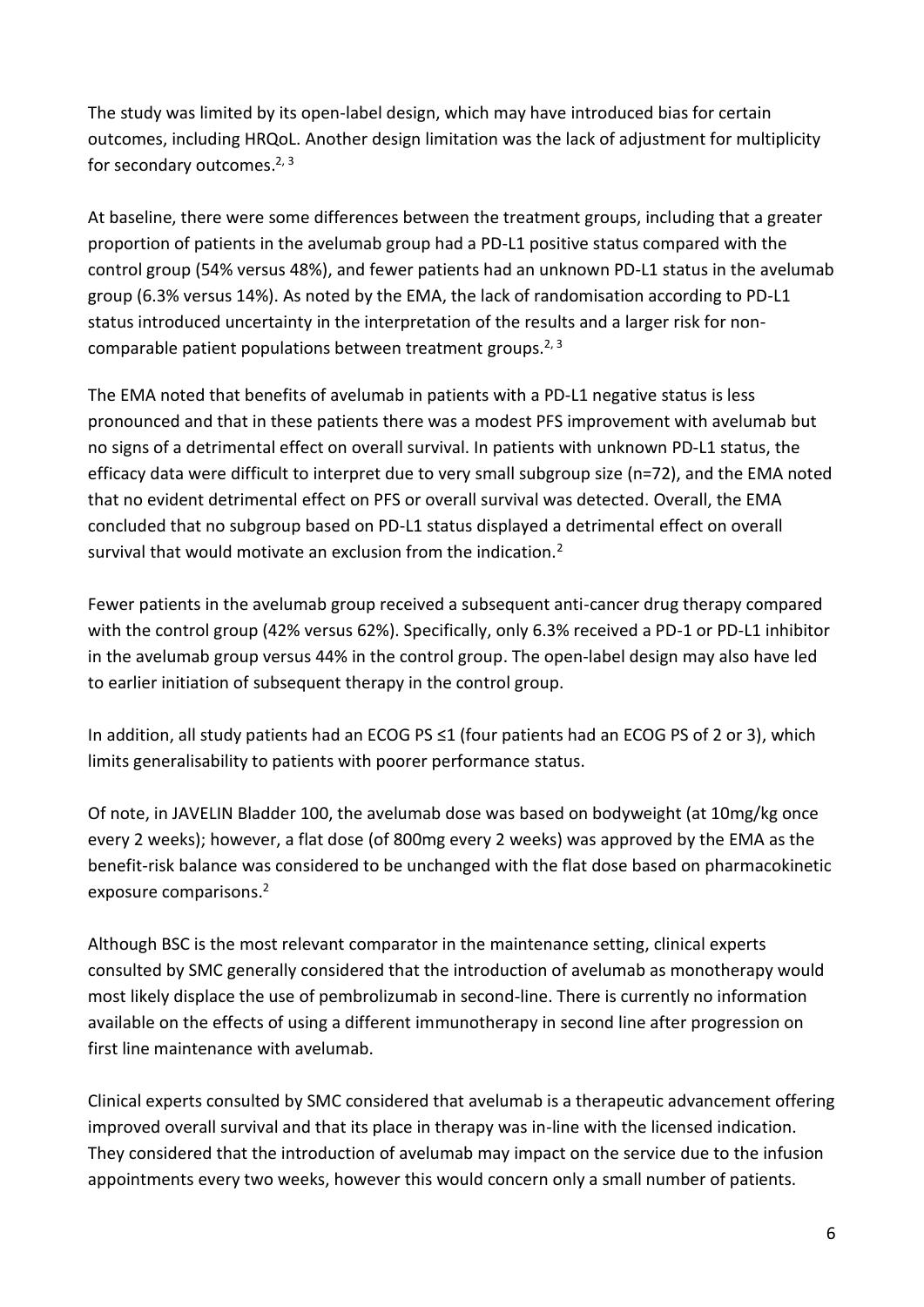# Patient and clinician engagement (PACE)

A patient and clinician engagement (PACE) meeting with patient group representatives and clinical specialists was held to consider the added value of avelumab, as an orphan equivalent and end of life medicine, in the context of treatments currently available in NHSScotland.

The key points expressed by the group were:

- Locally advanced unresectable or metastatic urothelial carcinoma is an aggressive malignancy with a very poor prognosis and a high burden of symptoms. Patients have significant local and systemic symptoms, including considerable pain and discomfort, which are challenging to treat and adversely affect quality of life of both patients and their carers and families.
- There is a high unmet need in this patient group. There is currently no treatment available, apart from best supportive care, in maintenance after first line chemotherapy (before disease progression).
- Avelumab, as maintenance treatment after chemotherapy, could increase overall survival without negatively affecting patients' quality of life. It offers patients and their carers and families hope and may help them to have quality time and function for longer. It may also help address the negative psychological effect of stopping treatment after chemotherapy and having to wait for disease progression to get an immunotherapy.
- Avelumab appears to be well tolerated and clinicians are well versed in managing its side effects.

#### **Additional Patient and Carer Involvement**

We received patient group submissions from Action Bladder Cancer UK and Fight Bladder Cancer, which are both registered charities. Action Bladder Cancer UK has received 29% pharmaceutical company funding in the past two years, including from the submitting company. Fight Bladder Cancer has received 39% pharmaceutical company funding in the past two years, including from the submitting company. Representatives from both organisations participated in the PACE meeting. The key points of their submissions have been included in the full PACE statement considered by SMC.

### Summary of comparative health economic evidence

The company submitted a cost-utility analysis comparing avelumab monotherapy with BSC for the maintenance treatment of adult patients with locally advanced or metastatic urothelial cancer who are progression-free following platinum-based chemotherapy. The analysis adopted a time horizon of 25 years.

The economic analysis incorporated a partitioned survival model with three health states: progression-free, progressed and dead, and weekly cycles.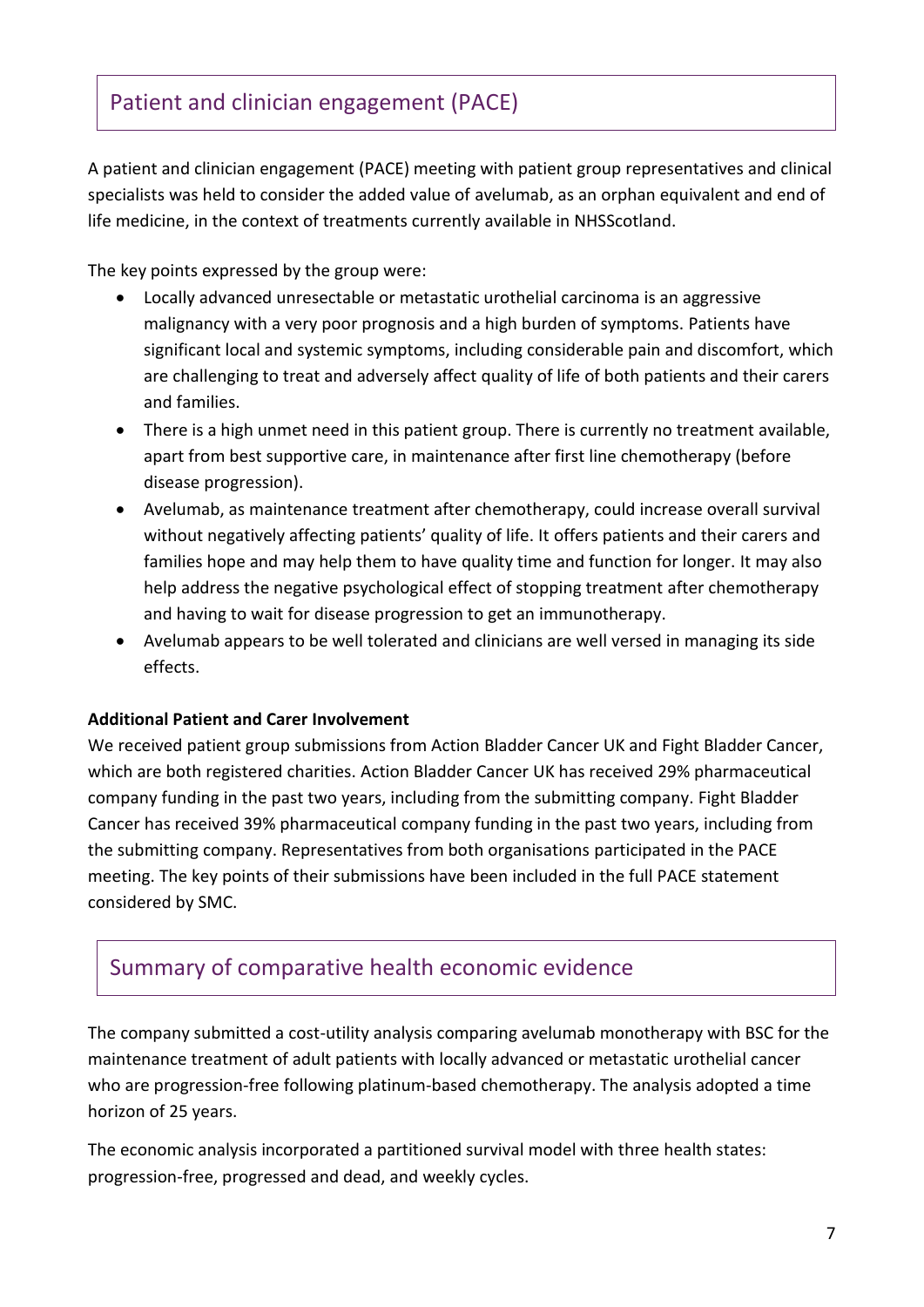In the analysis, patients received avelumab at the recommended dose of 800mg every second week. This is inconsistent with the main clinical study where the dose of avelumab was weightbased, but as noted above, reflects the licensed dose. An estimated ratio of the mean number of infusions per treatment cycle was included to account for missed or delayed doses as observed in JAVELIN Bladder 100. Time to discontinuation was as observed in the main clinical study in the first 2 years with only 5% assumed to continue treatment until year 5, after which point all treatment would cease.

The main source for comparative efficacy data in the economic model was JAVELIN Bladder 100. Data on overall survival, investigator-assessed PFS and time to treatment discontinuation (TTD) (for avelumab only) were modelled beyond the median trial follow-up period. In both arms, the generalized gamma was selected for the extrapolation of overall survival based on statistical and visual fit but primarily on clinical expert opinion. For the extrapolation of PFS, the 3-knot-hazard model in the avelumab arm and the 3-knot odds model in the BSC arm were used based on best statistical fit. The log-normal distribution was used for the extrapolation of TTD up to 2 years, followed by an adjustment to reflect expected clinical practice in Scotland.

A proportion of patients who progressed as observed in the main clinical study were assumed to receive second line treatment. Of those in the BSC arm, the majority were assumed to receive pembrolizumab and the rest received standard chemotherapies. In the avelumab arm all treated patients post progression received standard chemotherapies.

Health state-specific utility weights were derived using EQ-5D-5L data from the main clinical study, mapped to EQ-5D-3L using the van Hout<sup>7</sup> crosswalk. Data were analysed using a mixed-effect linear regression model with baseline EQ-5D score and progression as covariates. The estimated utility weight in the progression-free state was 0.772 and 0.698 in the progressed state. A treatment-specific one-off utility decrement associated with Grade ≥3 adverse events was also included.

Aside from medicine acquisition and administration costs, other costs included were those associated with treatment of Grade ≥3 adverse events, disease management in the progressionfree state and the progressed health states such as visits to oncologist, clinical nurse specialist, dietician, GP, urologist and district nurse. Additionally, the analysis included subsequent treatments (as discussed above) and end of life care costs.

A Patient Access Scheme (PAS) was submitted by the company and assessed by the Patient Access Scheme Assessment Group (PASAG) as acceptable for implementation in NHSScotland. Under the PAS, a simple discount was offered on the list price for avelumab. A PAS is also in place for pembrolizumab in NHSScotland.

The results presented do not take account of the PAS for avelumab or pembrolizumab in second line but these were considered in the results used for decision-making. SMC is unable to present the results provided by the company, which used an estimate of the PAS price for avelumab and pembrolizumab due to commercial confidentiality and competition law issues. As such, results are presented below using list prices for all medicines.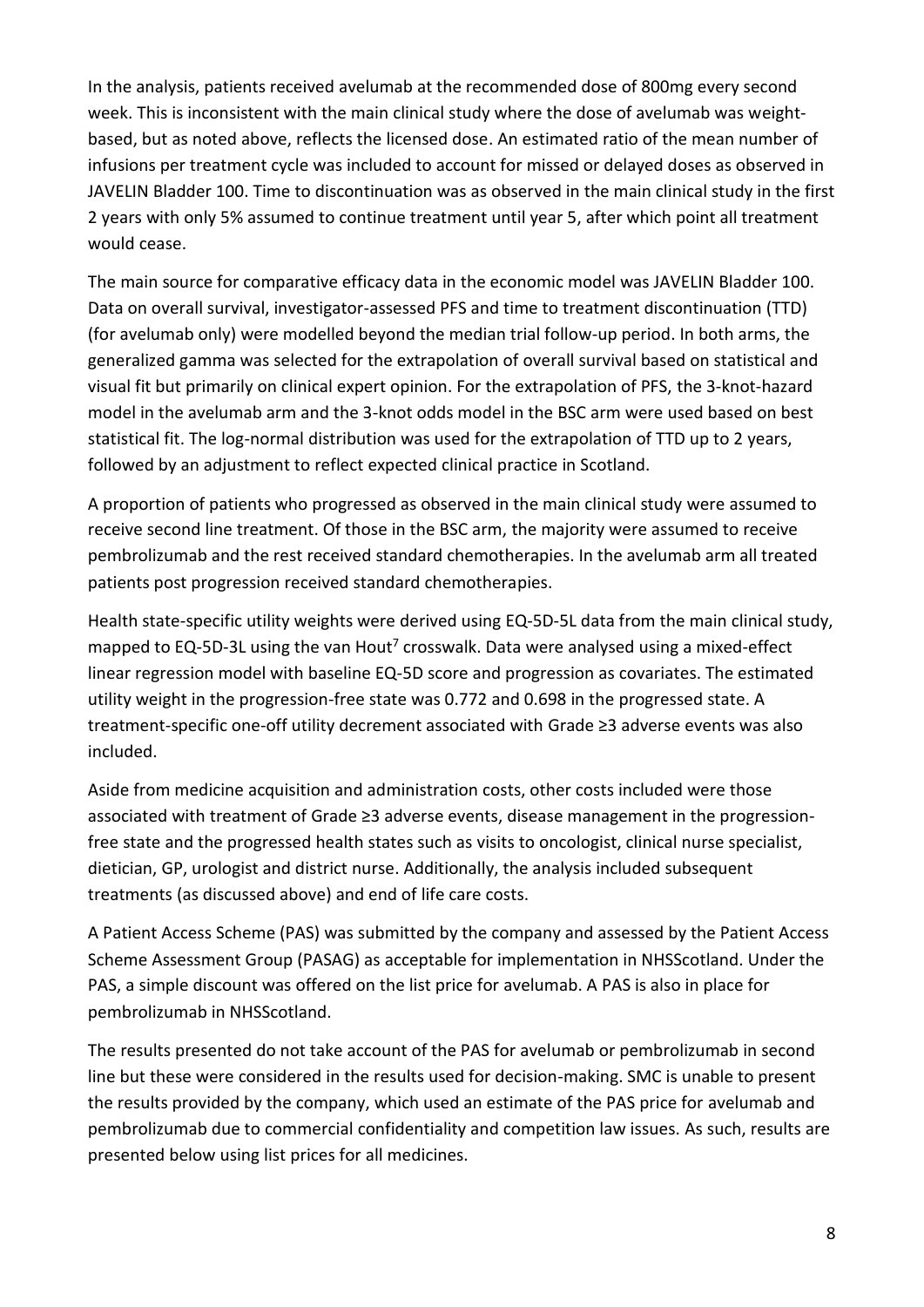In the base case analysis, the company estimated an incremental cost-effectiveness ratio (ICER) of £74,383 per quality-adjusted life-year (QALY) using list prices for all medicines.

The most substantial ICER increases from the presented scenarios in Table 2 below were associated with assumptions around treatment duration and associated treatment effect, longterm progression-free and overall survival benefit for avelumab and subsequent treatments.

|                | <b>Base case</b>                      | <b>Scenario</b>                      | <b>ICER</b> |
|----------------|---------------------------------------|--------------------------------------|-------------|
|                |                                       |                                      | (f/QALY)    |
| 0              | Base case                             |                                      | £74,383     |
| $\mathbf{1}$   | Using log-normal for TTD for          | Using the generalized gamma for      | £105,423    |
|                | avelumab and assuming 95%             | TTD (best statistical and visual fit |             |
|                | discontinue by 2 years and 100% by 5  | to the KM data) with no              |             |
|                | years.                                | adjustment at 2 years but 100%       |             |
|                |                                       | discontinue by 5 years.              |             |
| $\overline{2}$ | Using log-normal for TTD for          | Using the generalized gamma for      | £149,583    |
|                | avelumab and assuming 95%             | TTD (best statistical and visual fit |             |
|                | discontinue by 2 years and 100% by 5  | to the KM data) with no              |             |
|                | years.                                | adjustment at 2 or 5 years.          |             |
| 3              | Treatment effect for avelumab: No     | Assuming patients discontinuing      | £77,844     |
|                | adjustment to OS and PFS              | treatment at 2 years have            |             |
|                |                                       | treatment effect removed at 4        |             |
|                |                                       | years (2-years post                  |             |
|                |                                       | discontinuation)                     |             |
| $\overline{4}$ | OS: generalized gamma in both arms    | OS: log-normal for avelumab (best    | £135,349    |
|                |                                       | statistical and visual fit) and      |             |
|                |                                       | generalized gamma for BSC;           |             |
|                |                                       | curves merge after year 8-9.         |             |
| 5              | Investigator-assessed PFS: 3-knot     | Investigator-assessed PFS: 2-knot    | £82,117     |
|                | hazard applied to avelumab and 3-     | hazard applied to avelumab and       |             |
|                | knot-odds applied to BSC (best        | 1-knot-hazard applied to BSC         |             |
|                | statistical fits and alignment with   | (best visual fits and alignment      |             |
|                | clinical expectation)                 | with clinical expectation)           |             |
| 6              | Investigator-assessed PFS: 3-knot     | BICR-assessed PFS: 3-knot normal     | £83,039     |
|                | hazard applied to avelumab and 3-     | applied to avelumab PFS and 3-       |             |
|                | knot-odds applied to BSC (best        | knot odds applied to BSC (best       |             |
|                | statistical fits)                     | statistical fits)                    |             |
| $\overline{7}$ | Second-line treatment in the          | Second-line treatment in the         | £78,509     |
|                | avelumab arm: no pembrolizumab        | avelumab arm: a small proportion     |             |
|                |                                       | receive pembrolizumab (JAVELIN       |             |
|                |                                       | Bladder 100)                         |             |
| 8              | Proportion of progressed patients     | 30% reduction in proportion of       | £87,070     |
|                | treated in second line as observed in | progressed patients treated in       |             |
|                | JAVELIN Bladder 100                   | second line in both arms             |             |
| 9              | Flat dose of 800mg as per licensed    | Weight-based dose for avelumab       | £67,823     |
|                | indication                            | as observed in JAVELIN Bladder       |             |
|                |                                       | 100                                  |             |

**Table 2: Selected scenario analyses (list price for all medicines)**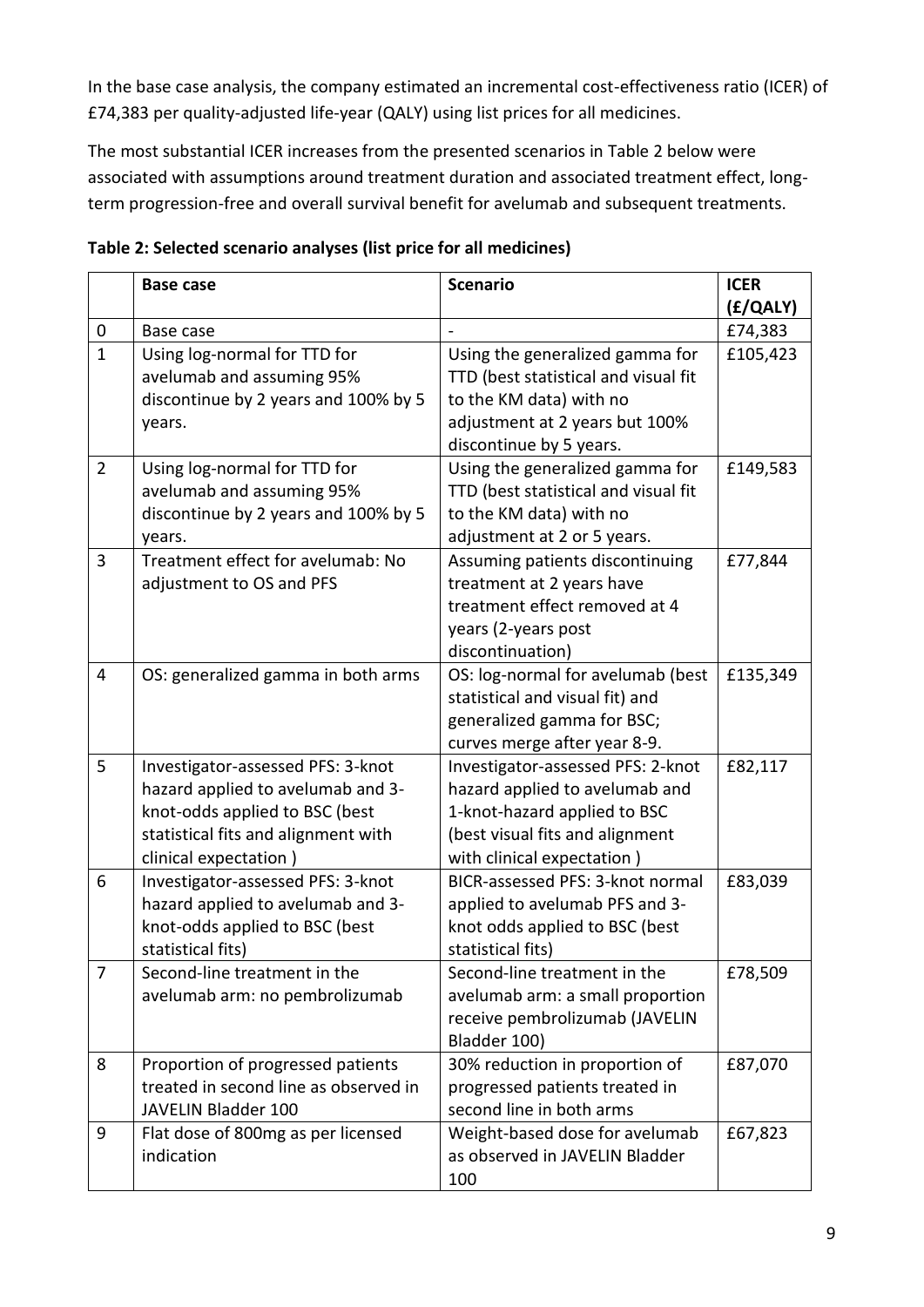| 10                                                                                                            | Health-state specific utilities from in<br>JAVELIN Bladder 100 | Treatment-specific and health<br>state-specific utilities from<br>JAVELIN Bladder 100 | £79,878 |
|---------------------------------------------------------------------------------------------------------------|----------------------------------------------------------------|---------------------------------------------------------------------------------------|---------|
| Abbreviations: ICER, incremental cost-effectiveness ratio; QALY, quality-adjusted life years; TTD, time to    |                                                                |                                                                                       |         |
| treatment discontinuation; K-M, Kaplan-Meier; OS, overall survival; PFS, progression-free survival; BSC, best |                                                                |                                                                                       |         |

Key limitations with the analysis were:

supportive care;

- There are uncertainties around the treatment duration with avelumab monotherapy in Scottish clinical practice. A large proportion of patients in the main study were treated after progression with a median number of infusions of 3. Additionally at 2 years, a minority of patients were still on treatment. The company's base case economic model assumed a sharp drop in the proportion of patients continuing treatment after 2 years with 100% discontinuing treatment by 5 years, using the log-normal distribution for the long term extrapolation of the TTD curve in the base case. When the generalized gamma was used, which had the best statistical and visual fit to the K-M data from the trial, but keeping the assumption of all patients discontinuing by 5 years, the ICER increases substantially (Scenario 1). Clinical experts consulted by SMC considered the assumption of 100% treatment discontinuation by 5 years as generally acceptable. However, one of the two clinicians who provided a response to this specific question suggested that the proportion on treatment at 2 years is more likely to reflect the observed in the main study. There is an even bigger increase in the ICER when both adjustments to the TTD curve are removed (Scenario 2).
- SMC considered the limitations of the various treatment duration scenarios provided by the company and concluded on balance that scenario 1 is most likely to reflect treatment duration in practice.
- There are uncertainties around the long-term duration of treatment effect for avelumab given the proposed shorter treatment duration in the economic model. Clinical experts consulted by SMC suggested that treatment effect of avelumab might continue after treatment discontinuation but there are no data to support this and maintained long-term treatment effect remains uncertain. The company provided a scenario analysis assuming treatment waning effect for avelumab at 5 years. However, given the assumptions made the impact on the ICER was minimal.
- There are uncertainties around the long-term survival benefit for avelumab. When the parametric model with best statistical and visual fit (log-normal) is used for the longterm extrapolation of OS in the avelumab arm, the ICER increases substantially (Scenario 4). It should be noted that the OS curves for the two comparators cross approximately at year 8 which suggests a loss of survival benefit for avelumab after that time point. Given that patients in the BSC arm are treated with more effective treatments in second line (pembrolizumab), a diminishing long-term survival benefit for avelumab can be expected.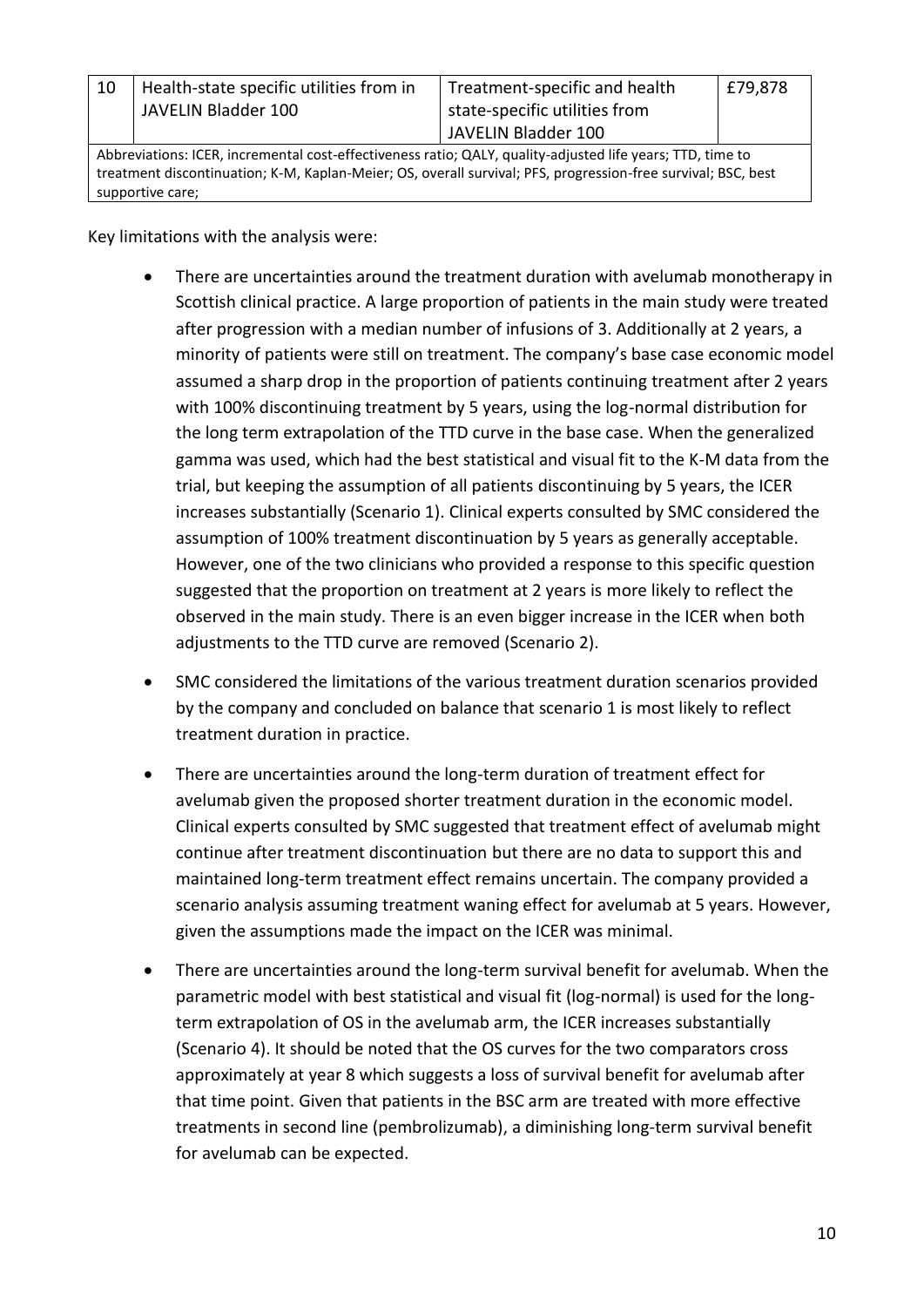- There is a slight uncertainty around the long-term extrapolation of progression-free survival data for both comparators. Although the company's base case uses the best statistical fit models (3-knot hazard in the avelumab arm and 3-knot odds in the BSC arm), a different pair of models seem to have a better visual fit and still be aligned with clinical expectation. The ICER increases when those models are used (Scenario 5). Additionally, the company used the investigator-assessed PFS in their economic model but clinical efficacy was based on the BICR definition of PFS as outlined in the clinical section above. When using the BICR PFS in the economic model, the ICER increases (Scenario 6).
- There are uncertainties around second-line therapies following avelumab. The company's base case assumed only treatment with standard chemotherapies, which is not aligned with the main clinical study. Two out of five SMC clinical experts suggested that avelumab might not completely displace pembrolizumab in second line. When a small proportion of patients were assumed to receive pembrolizumab in second line as observed in JAVELIN Bladder 100, the ICER increased (Scenario 7). Additionally, clinical experts suggested that the proportions of treated patients after progression observed in the main study and included in the model might be too high. An arbitrary 30% reduction in the proportion of treated patients in both arms leads to an increase in the ICER (Scenario 8).
- There is a small uncertainty associated with quality of life of progressed patients. EQ-5D data from JAVELIN Bladder 100 showed similar utility weight for progression-free patients, although slightly lower in the BSC arm. However, the data showed a bigger difference in utilities of progressed patients between the two arms. That could be explained by patients in the BSC arm being treated with therapies generally associated with better long-term outcomes than progressed patients after maintenance with avelumab. However, the company noted that due to the fact progression is delayed with avelumab, patients who had progressed at the time of the data cut are likely sicker patients as healthier patients would not have progressed yet and therefore may have lower quality of life than the full study population would have once progressed. When the treatment and health state-specific utility values are used, the ICER increases (Scenario 10).

The Committee also considered the benefits of avelumab in the context of the SMC decision modifiers that can be applied when encountering high cost-effectiveness ratios and agreed that the criterion for a substantial improvement in life expectancy was satisfied. In addition, as avelumab is an orphan equivalent medicine, SMC can accept greater uncertainty in the economic case.

After considering all the available evidence and the output from the PACE process, and after application of the appropriate SMC modifiers, the Committee accepted avelumab for use in NHSScotland.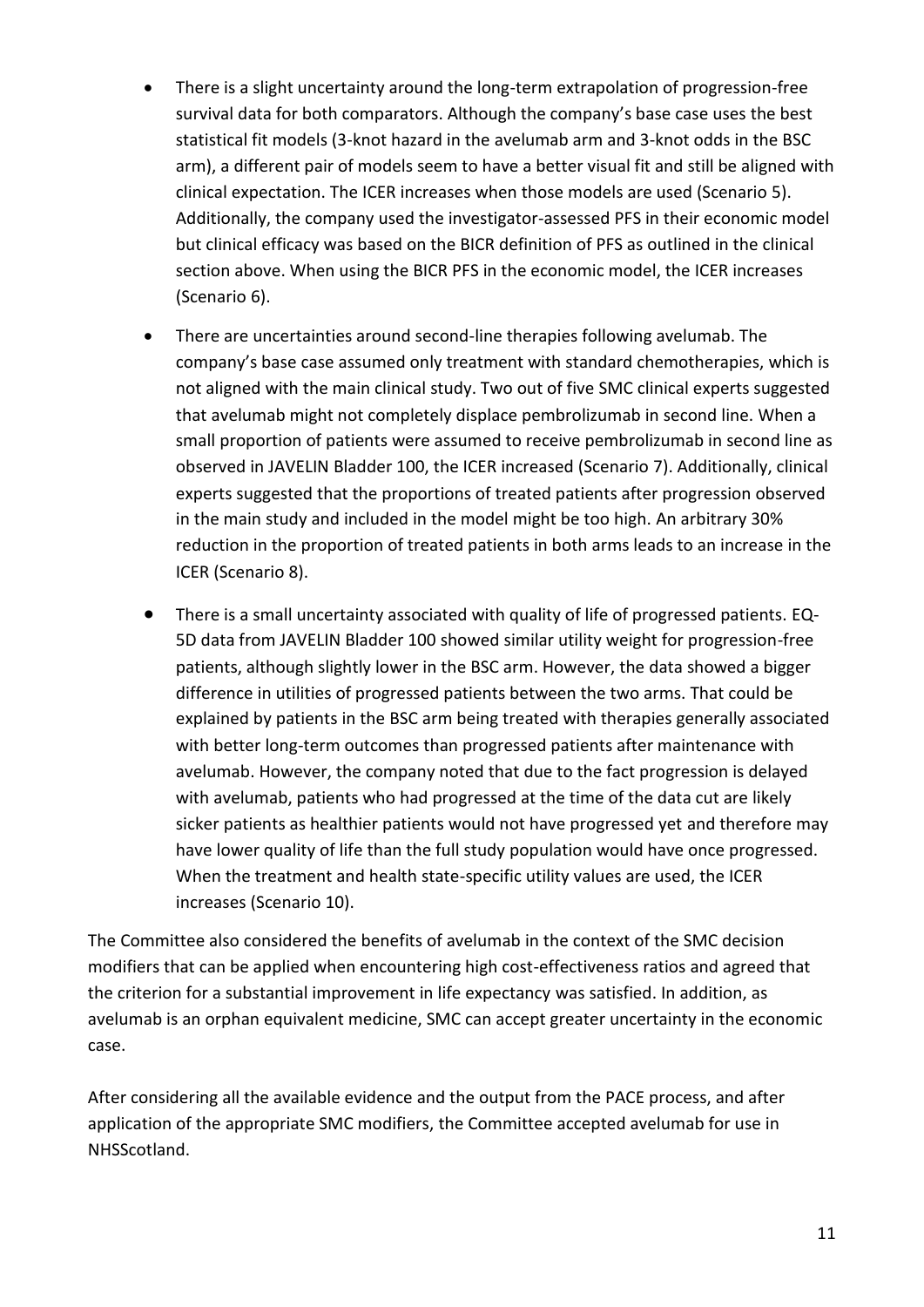# Additional information: guidelines and protocols

The European Society for Medical Oncology (ESMO) published Bladder cancer: ESMO practice guidelines for diagnosis, treatment and follow-up in 2014. $8$  The guidance was subsequently updated in 2019 $9$  and 2020.<sup>10</sup> It noted that platinum combination chemotherapy is the standard of care for advanced or metastatic urothelial cancer. Gemcitabine with cisplatin or gemcitabine with carboplatin are the most widely used regimens and six cycles of chemotherapy is considered standard therapy. The guidance makes the following relevant recommendations for treatmentnaive advanced or metastatic urothelial carcinoma:

- Cisplatin eligible: cisplatin-based chemotherapy followed by maintenance avelumab for tumours which have not progressed on chemotherapy
- Cisplatin ineligible and PD-L1 unknown or negative: gemcitabine/carboplatin followed by maintenance avelumab for tumours which have not progressed on chemotherapy
- Cisplatin ineligible and PD-L1-positive: gemcitabine/carboplatin followed by maintenance avelumab for tumours which have not progressed on chemotherapy **or** atezolizumab or pembrolizumab.8, 10

In patients with platinum-refractory disease, immune checkpoint inhibitors are standard options and treatment should continue until progression. Treatment with chemotherapy is an alternative for patients in whom anti-programmed cell death protein 1 (PD-1)/programmed death-ligand 1 (PD-L1) therapy is not possible. Erdafitinib is an option in platinum-refractory or platinum- and immune checkpoint inhibitors-refractory urothelial tumours with selected fibroblast growth factor receptor (FGFR) DNA alterations.

The European Association of Urology (EAU) updated its guideline on "Muscle-invasive and metastatic bladder cancer" in 2020.<sup>6</sup> It recommends as first-line treatment:

- For platinum-fit patients: cisplatin-containing combination chemotherapy with gemcitabine or high-dose methotrexate, vinblastine, doxorubicin and cisplatin (HD-MVAC)
- In patients unfit for cisplatin but fit for carboplatin: combination of carboplatin and gemcitabine.
- In patients achieving stable disease, or better, after first-line platinum-based chemotherapy: maintenance treatment with avelumab.

As second-line treatment, the guideline recommends treatment with the checkpoint inhibitor pembrolizumab in patients progressing during, or after, platinum-based combination chemotherapy for metastatic disease (or if not possible, another checkpoint inhibitor). After platinum- and immunotherapy, treatment within a clinical trial should be considered; or in case of patients with FGFR3 alterations, FGFR tyrosine kinase inhibitors.

The National Institute for Heath and Care Excellence (NICE) guideline Bladder cancer: diagnosis and management (NG2), which was published in 2015 and predates approvals of immune checkpoint inhibitors in urothelial carcinoma, recommends in patients with locally advanced or metastatic muscle invasive bladder cancer:<sup>11</sup>

As first line chemotherapy: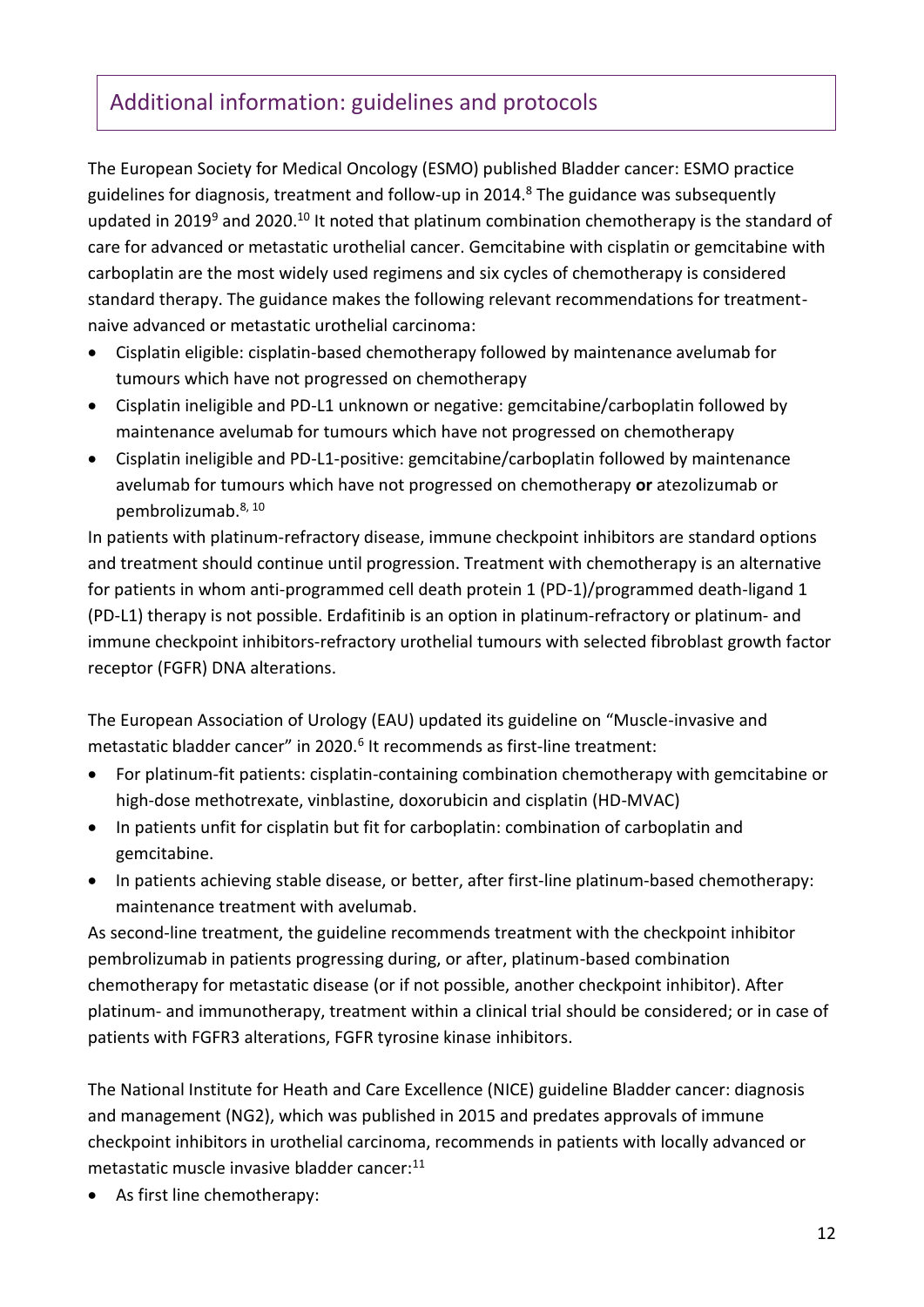- o for patients who are otherwise physically fit (ECOG PS of 0 or 1) and have adequate renal function: a cisplatin-based chemotherapy regimen (such as cisplatin in combination with gemcitabine, or HD-MVAC in combination with granulocyte-colony stimulating factor [G-CSF])
- o if a cisplatin-based chemotherapy regimen is unsuitable (for example, because of ECOG performance status, inadequate renal function or comorbidity): carboplatin in combination with gemcitabine.
- As second-line chemotherapy
	- o for patients whose condition has progressed after first-line chemotherapy if their renal function is adequate and they are otherwise physically fit: gemcitabine in combination with cisplatin, or HD-MVAC in combination with G-CSF.
	- o for patients for whom cisplatin-based chemotherapy is not suitable, or who choose not to have it: carboplatin in combination with paclitaxel or gemcitabine in combination with paclitaxel.

## Additional information: comparators

Best supportive care.

# Additional information: list price of medicine under review

| Medicine | Dose Regimen                                      | Cost per year $(E)$ |
|----------|---------------------------------------------------|---------------------|
| Avelumab | 800mg administered<br>intravenously every 2 weeks | 79,872              |

*Costs from BNF online on 02 April 2021. Costs calculated using the full cost of vials/ampoules assuming wastage. Costs do not take patient access schemes into consideration.*

# Additional information: budget impact

The submitting company estimated there would be 56 patients eligible for treatment with avelumab in year 1 and in year 5. The estimated uptake rate was 45% in year 1 and 80% in year 5. This resulted in 25 patients estimated to receive treatment in year 1 rising to 45 patients in year 5.

SMC is unable to publish the with PAS budget impact due to commercial in confidence issues. A budget impact template is provided in confidence to NHS health boards to enable them to estimate the predicted budget with the PAS.

*[Other data were also assessed but remain confidential.\\*](https://www.scottishmedicines.org.uk/media/3572/20180710-release-of-company-data.pdf)*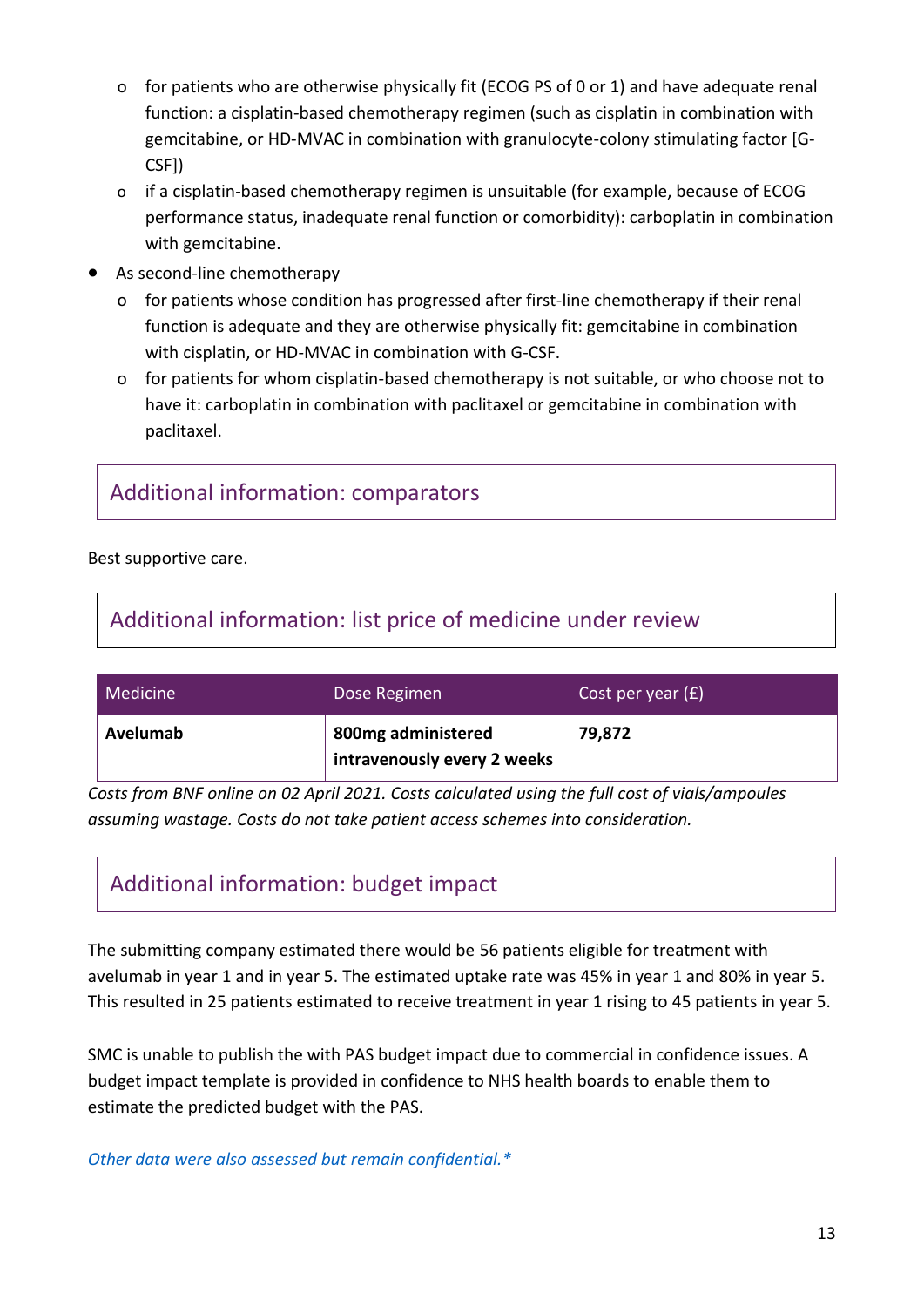#### **References**

1. Merck - Pfizer. Avelumab concentrate for solution for infusion (Bavencio®). Summary of product characteristics. Electronic Medicines Compendium [www.medicines.org.uk/emc/](file:///C:/Users/soniaz/Desktop/SUBS/13.%20AVELUMAB/1.%20PRES/www.medicines.org.uk/emc/) Last updated: 01.02.2021.

2. European Medicines Agency (EMA): European Public Assessment Report (EPAR). Avelumab (Bavencio®). EMEA/H/C/004338/II/0018. Available at: [www.ema.europe.eu](file:///C:/Users/soniaz/Desktop/SUBS/13.%20AVELUMAB/1.%20PRES/www.ema.europe.eu) [Last updated 10 December 2020].

3. Powles T, Park SH, Voog E, Caserta C, Valderrama BP, Gurney H*, et al.* Avelumab Maintenance Therapy for Advanced or Metastatic Urothelial Carcinoma. New England Journal of Medicine. 2020;383(13):1218-30.

4. Powles TB, Kopyltsov E, Su PJ, Parnis FX, Park SH, Yamamoto Y*, et al.* Patient-reported outcomes (PROs) from JAVELIN Bladder 100: Avelumab first-line (1L) maintenance + best supportive care (BSC) vs BSC alone for advanced urothelial carcinoma (UC). Annals of Oncology. 2020;31 (Supplement 4):S578-S9.

5. European Society of Medical Oncology. eUpdate – Bladder Cancer Treatment Recommendations. 2020 [cited; Available from: [https://www.esmo.org/guidelines/genitourinary](https://www.esmo.org/guidelines/genitourinary-cancers/bladder-cancer/eupdate-bladder-cancer-treatment-recommendations4)[cancers/bladder-cancer/eupdate-bladder-cancer-treatment-recommendations4.](https://www.esmo.org/guidelines/genitourinary-cancers/bladder-cancer/eupdate-bladder-cancer-treatment-recommendations4)

6. European Association of Urology. EAU Guidelines on Non-muscle-invasive Bladder Cancer (TaT1 and CIS). Available at:<https://uroweb.org/guideline/non-muscle-invasive-bladder-cancer/> Last updated March 2021.

7. van Hout B, Janssen MF, Feng Y-S, Kohlmann T, Busschbach J, Golicki D*, et al.* Interim scoring for the EQ-5D-5L: mapping the EQ-5D-5L to EQ-5D-3L value sets. Value Health. 2012;15(5):708-15.

8. Bellmunt J, Orsola A, Leow JJ, Wiegel T, De Santis M, Horwich A. Bladder cancer: ESMO Practice Guidelines for diagnosis, treatment and follow-up. Annals of Oncology. 2014;25:iii40-iii8.

9. European Society for Medical Oncology (ESMO). eUpdate – Bladder cancer treatment recommendations 2019. Available at: [https://www.esmo.org/guidelines/genitourinary](https://www.esmo.org/guidelines/genitourinary-cancers/bladder-cancer)[cancers/bladder-cancer.](https://www.esmo.org/guidelines/genitourinary-cancers/bladder-cancer)

10. European Society for Medical Oncology (ESMO). eUpdate – Bladder cancer treatment recommendations 2020. Available at: [https://www.esmo.org/guidelines/genitourinary](https://www.esmo.org/guidelines/genitourinary-cancers/bladder-cancer)[cancers/bladder-cancer.](https://www.esmo.org/guidelines/genitourinary-cancers/bladder-cancer)

11. NICE. Bladder cancer: diagnosis and management. NICE guideline [NG2]. Available at: <https://www.nice.org.uk/guidance/ng2/> Published date: 25 February 2015.

This assessment is based on data submitted by the applicant company up to and including 14 May 2021.

*\*Agreement between the Association of the British Pharmaceutical Industry (ABPI) and the SMC on guidelines for the release of company data into the public domain during a health technology appraisal: [http://www.scottishmedicines.org.uk/About\\_SMC/Policy](http://www.scottishmedicines.org.uk/About_SMC/Policy)*

Medicine prices are those available at the time the papers were issued to SMC for consideration. SMC is aware that for some hospital-only products national or local contracts may be in place for comparator products that can significantly reduce the acquisition cost to Health Boards. These contract prices are commercial in confidence and cannot be put in the public domain, including via the SMC Detailed Advice Document. Area Drug and Therapeutics Committees and NHS Boards are therefore asked to consider contract pricing when reviewing advice on medicines accepted by SMC.